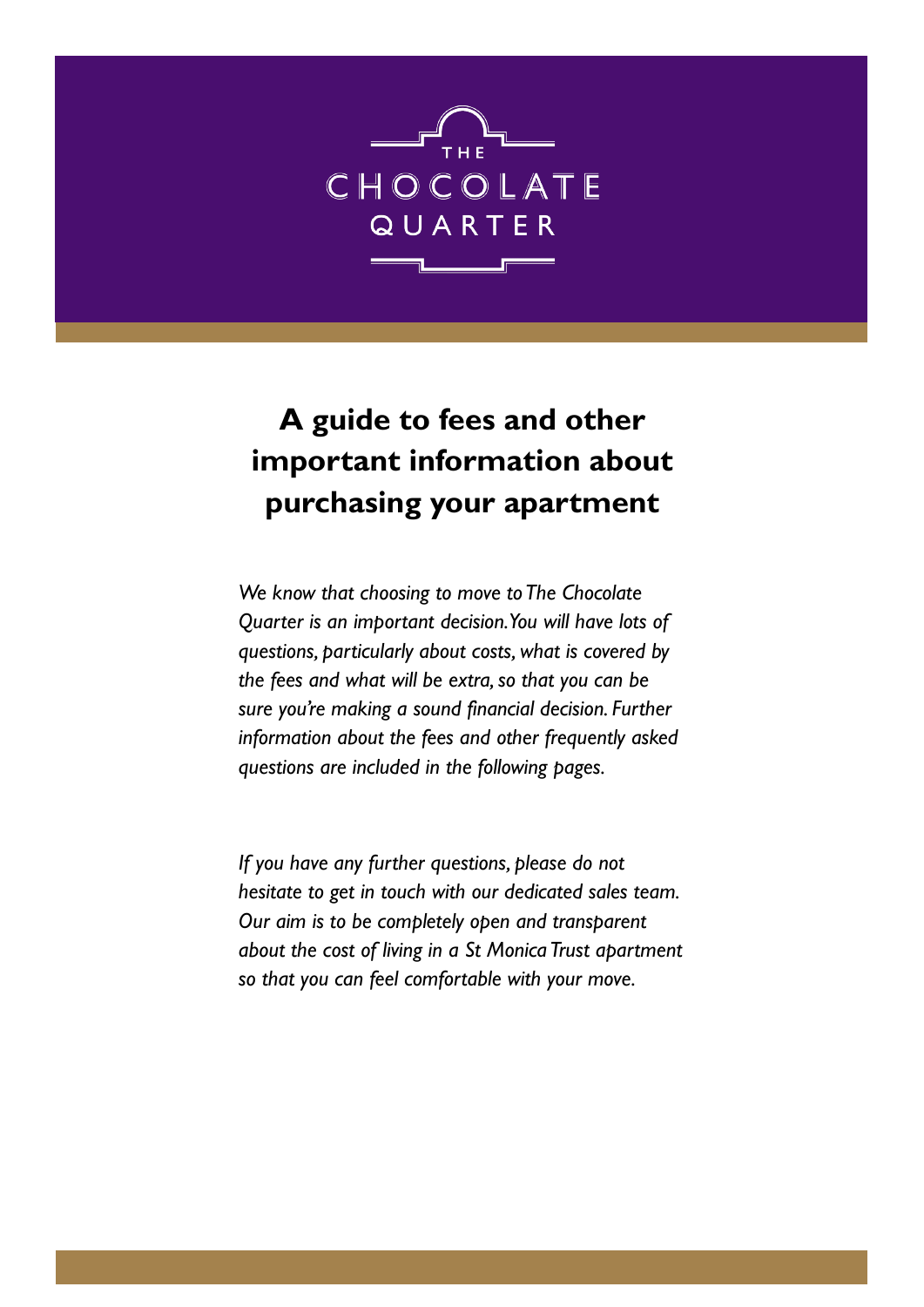#### How much does it cost?

Purchasers at The Chocolate Quarter pay three fees:

- 1. A *Capital Payment* for the purchase of the lease.
- 2. An ongoing *Annual Service Charge*, which covers the upkeep and maintenance of the facilities and the provision of various services.
- 3. A *Surrender Fee* (also known as a 'deferred', or 'event fee') when the property is resold.

#### Own your own home

When you buy in The Chocolate Quarter, you purchase a long lease for your apartment (125 years).

The purchase price (we call it the *capital payment*) is based on the market value of the property and includes the right to occupy your home and enjoy all of the facilities on site. Each of the apartments are priced individually and an up-to-date list of prices and availability is available from the sales team.

As the owner of your lease, you are free to sell at any time and the Trust is responsible for finding the next owner of the property. Part of the process includes making the necessary arrangements for any decoration or upgrades that are needed, all of which are covered by the *surrender fee* (see page 6).

All you will need to do is instruct a solicitor to deal with the surrender of your lease on your behalf. Further details of the fees that are associated with ending your lease are provided in the section *Ending your occupation of an apartment* on page 6.

### Monthly service charge

The *service charge* is an annual payment that is charged monthly in advance by direct debit. It covers a number of different services:

- Overheads, provision of, and upkeep of the facilities including the restaurant, bistro, cinema, hairdressers/barbers, nail bar, swimming pool and health spa, car club and transport, plus all the infrastructure for gaining access: lifts, door entry systems, security etc.
- Provision of the staff who work within the development. This includes (amongst others) hospitality workers, housekeepers, chefs and kitchen staff, concierge and security personnel, activities staff, administrators and management colleagues. Our team of trained staff are also on hand to provide a quick response in an emergency.
- Running and maintaining all parts of the buildings that are for use by residents and other visitors to The Chocolate Quarter. This includes carpets, flooring, lighting, heating, windows, gardens, fences and so on.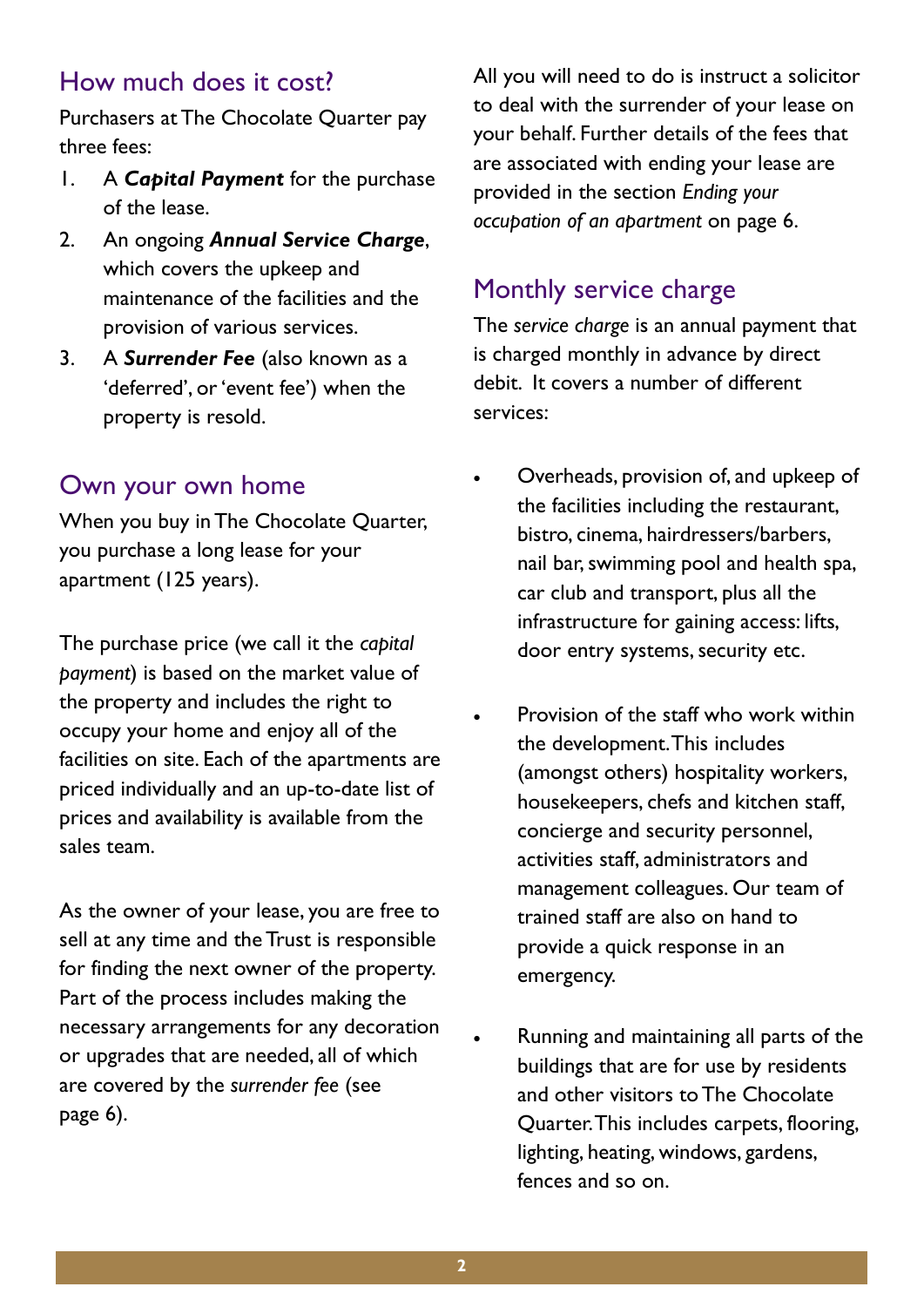- Keeping the exterior of the buildings in a good state of repair and condition, which includes cleaning the windows (at least twice a year), cleaning out the guttering and maintaining paintwork, exterior wood and other materials on the façade, including the structural parts of the patios and balconies of the apartments (flag stones, partitions, etc.) where they exist.
- The provision of a range of infrastructure, including a communal satellite connection, internet access, high-tech assisted living devices (such as a hotel menu system for booking dinner, treatments in the spa, the car club or activities/excursions), emergency call button, health monitoring gadgets, and a door entry system for giving visitors access from the comfort of your home.
- Insurance of the buildings and other fees associated with health and safety, installation tests of the heating in the apartments (every five years), rates, other professional fees and a proportion of the Trust's central management costs.

*The full list of services that are provided can be found in the lease agreement, which you may wish to go through with your solicitor when you instruct them to act for you in the purchase of your new home in The Chocolate Quarter.* 

# How much is the monthly service charge?

The amount of service charge you pay depends on whether you choose a one or a two bedroom apartment in The Chocolate Quarter.

The charges that will apply for 2022 are:

|             | Annual Charge | Monthly |  |  |
|-------------|---------------|---------|--|--|
| One bedroom | £7,270        | £605.83 |  |  |
| Two bedroom | £7,815        | £651.25 |  |  |

*The service charge is a 'fixed' charge (it changes according to a fixed formula). It changes on 1 January each year based on the October Retail Price Index from the previous year.* 

We give residents at least 28 days' notice of the revised service charge. If there is a significant failure to provide a service covered by the charge we will manage the situation (e.g. by making alternative arrangements).

#### **Parking**

Parking on-site is restricted and we are therefore unable to offer allocated spaces for every apartment at The Chocolate Quarter. During the initial reservations programme, a total of 100 spaces are being made available at an annual fee of £657.79 for the first year, which will be designated to the resident for their exclusive use.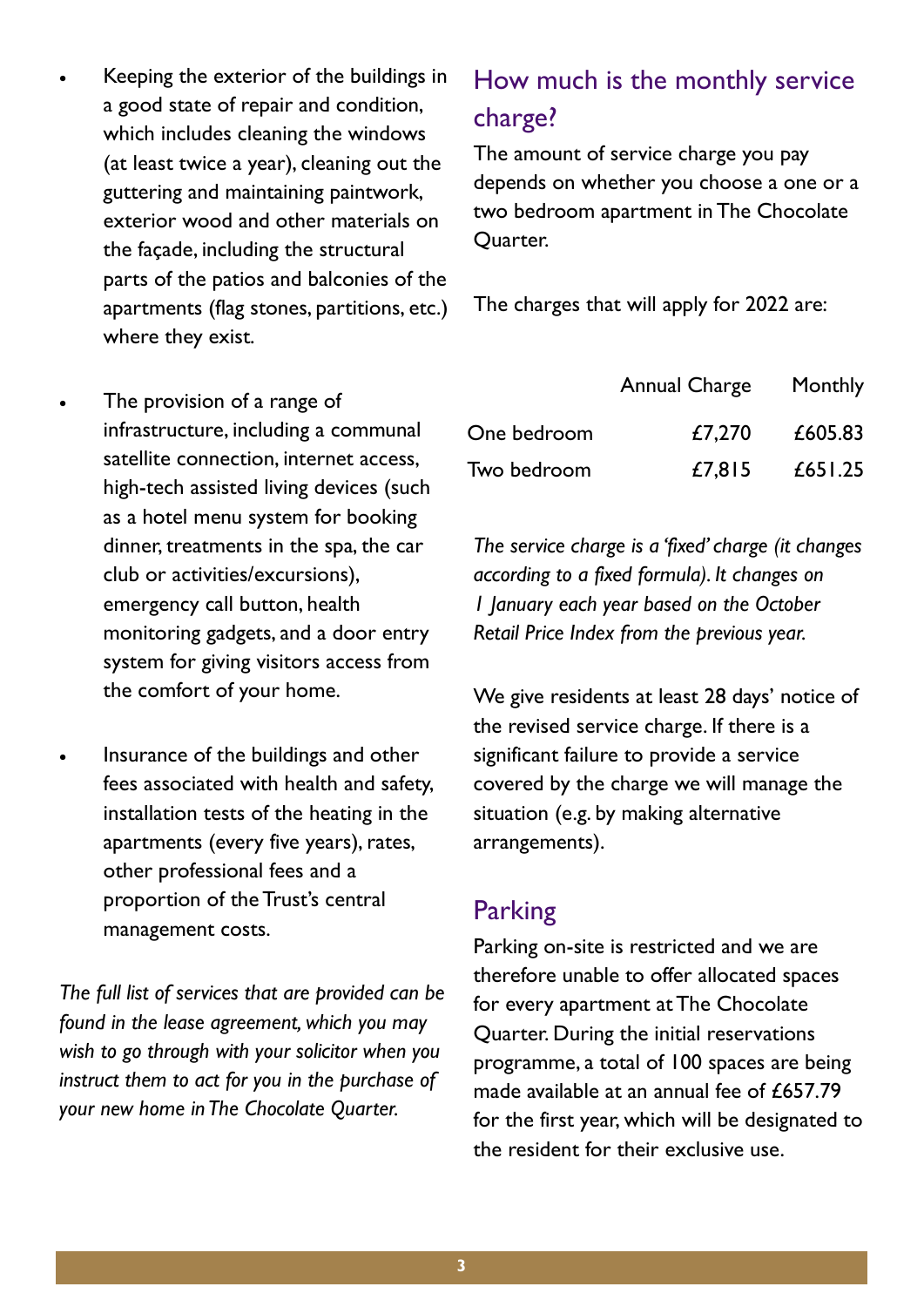Parking will be situated in various locations around The Chocolate Quarter and we will work with purchasers to identify the most appropriate space for their needs. However, it may not be possible to offer everyone their first choice.

Over time, it is possible that more spaces will be made available and we will inform you should this occur.

Rental of your parking space is covered by a separate agreement, which can be terminated at any time during your occupation, should you decide you no longer want or need the space. Don't forget, there is a car club available on-site, which is available to residents (for an additional fee) for short journeys or longer outings.

### Additional services - pay as you go

Whilst the service charge covers the provision of certain services, residents will pay an additional fee for using particular ones.

In the restaurant and bistro residents will pay for their refreshments and meals as they go (which can be put on a monthly account), but with a resident discount.

Spa treatments, hair and nails are all subject to additional charges, which will be published once the building is operational. There will also be a ticket price for showings at the cinema.

Residents will also pay a discounted fee for the use of the car club and there will be a charge for the use of other transport services that are provided.

The events programme, activities and excursions may also require an additional payment, which is usually to cover the costs of refreshments, payments to visiting speakers or tutors and expenses for transport. All of these are published in advance and are only there to cover costs.

Whilst support in an emergency is always available, activation of the apartment's emergency call system does carry a monthly fee. Please ask for further details.

Arrangements for care and support can be discussed with the Trust's care and support team at any stage before or during your occupation and details of our fee structure is available from the team.

The provision of additional technology that makes living at home a little easier can make a big difference in people's lives, and The Chocolate Quarter has been built to allow us to provide a whole range of up-to-theminute gadgets and systems that can make this a reality.

Certain elements are included as standard, but residents will pay for other tailored equipment and systems.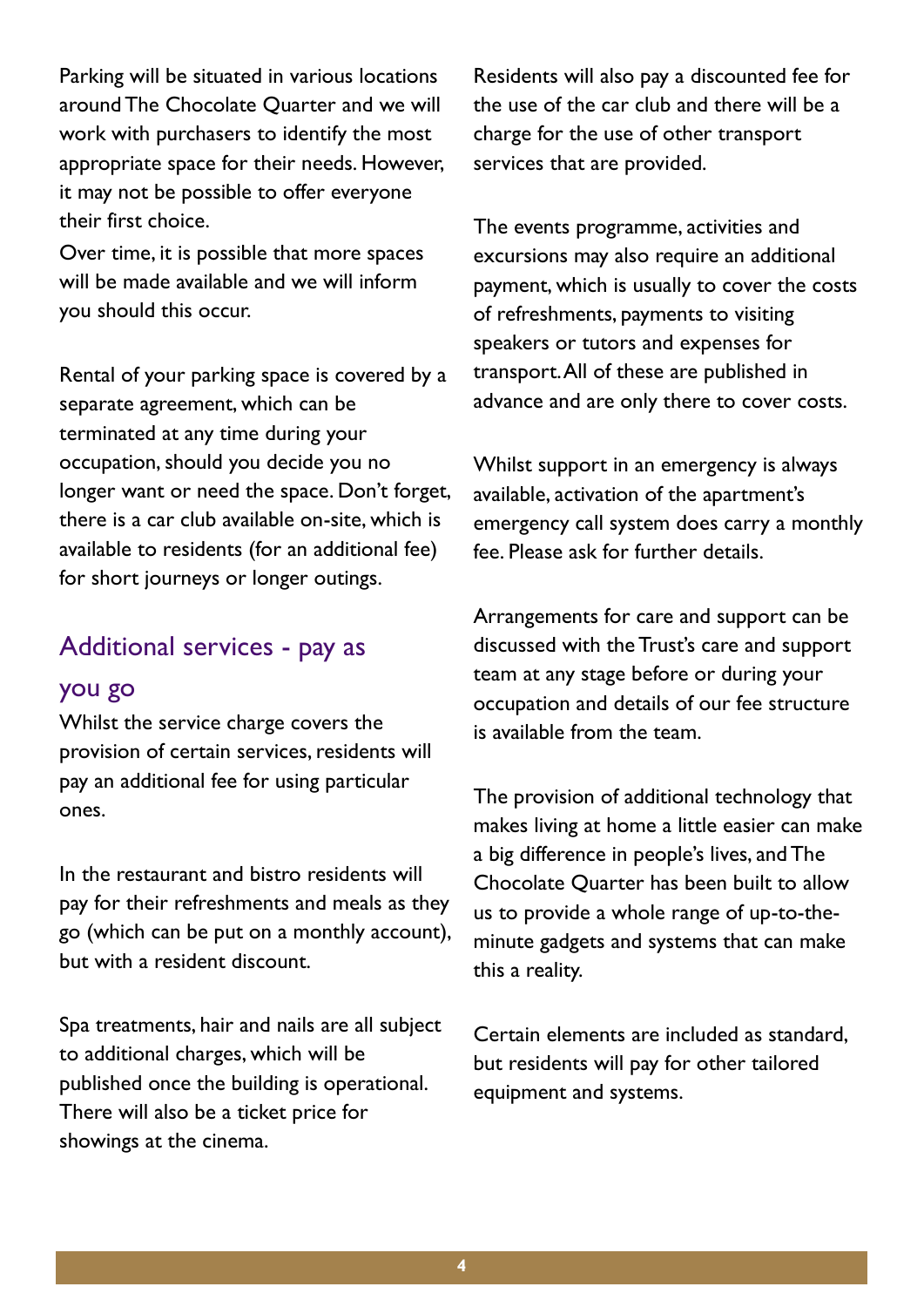#### Other costs

Residents at the Chocolate Quarter will pay for their own utilities and council tax in the same way they would do in their own home. There will also be Stamp Duty Land Tax (applied at the point of completion), which is calculated on a sliding scale. Your solicitor will be able to provide you with further information or you can visit the Gov.uk website for more information at: *www.gov.uk/stamp-duty-land-tax*

The Trust will take care of buildings insurance as part of the service charge (see above), but residents are required as part of their obligations under the terms of the lease to arrange their own contents insurance. This needs to include an alternative accommodation clause, which would cover you in the unlikely event of having to move out of your apartment at The Chocolate Quarter for any period of time.





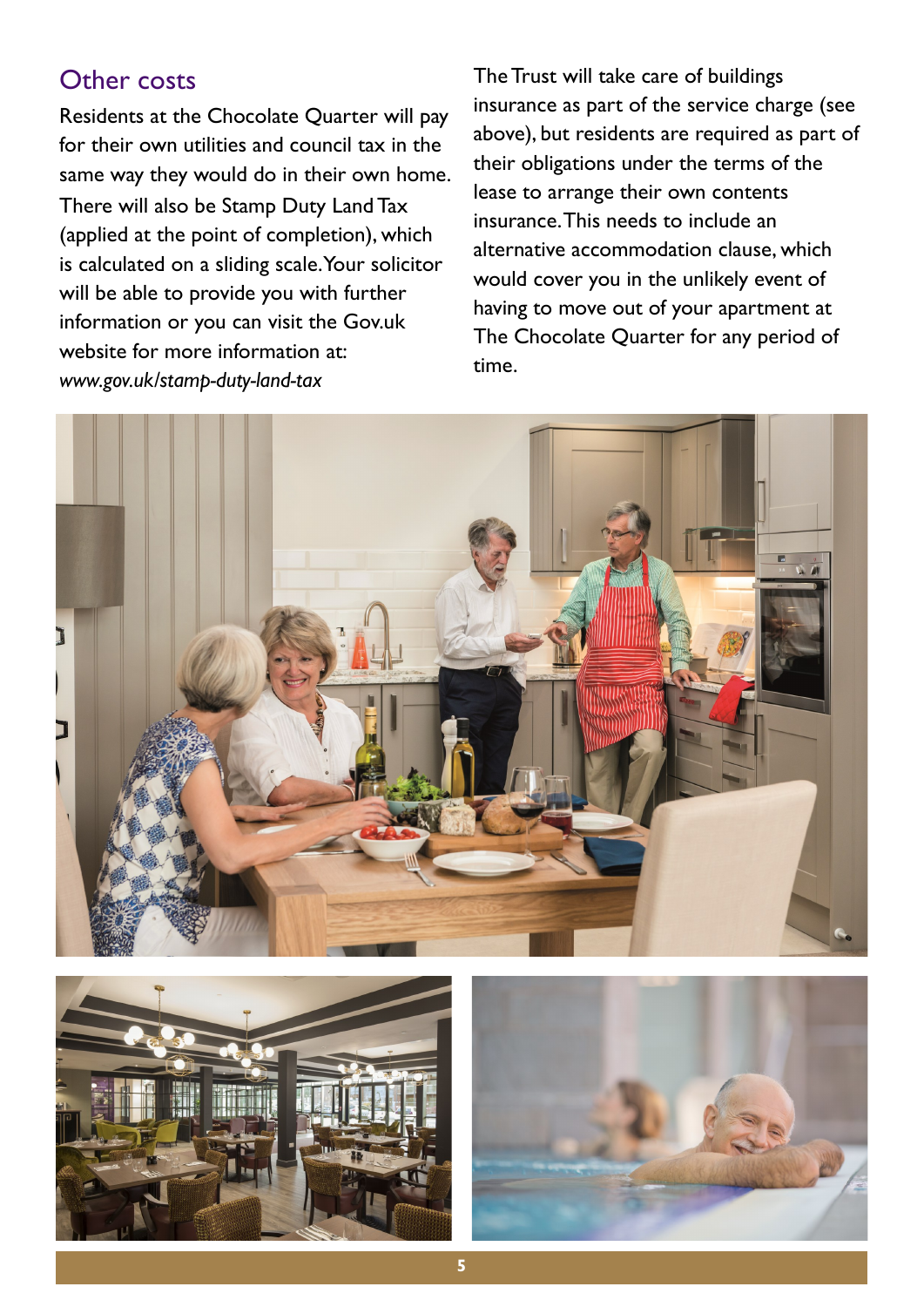# Ending your occupation of an apartment

Before you complete your purchase at The Chocolate Quarter you will need to decide what will happen when the time comes for you to surrender the lease on your apartment. You will have two options:

- 1. **Fixed Refund**  where the Trust buys the property back at the original price you paid, less the *surrender fee*.
- *2.* **Equity Participation**  where the Trust arranges the sale to the next resident and the proceeds from the sale are returned to you as the original buyer, less the *surrender fee.*

Whichever option you choose, we will handle any decoration or upgrades that might be needed and act as an estate agent too. All you will need to do is instruct a solicitor to deal with the legal side of the surrender on your behalf.

The *surrender fee* calculation is slightly different, depending on which option you choose, and is shown in more detail below. Before you complete your purchase you will need to choose your option so that we can include this in the lease agreement and provide you with a summary of the terms to which you have agreed. Please be aware that you cannot switch to a different method after completing your purchase at The Chocolate Quarter.

#### What is the surrender fee?

The surrender fee is paid to the St Monica Trust and used to ensure that the Trust is able to maintain the first-class standard of accommodation and facilities at The Chocolate Quarter. This arrangement means that these costs do not have to be recovered through the service charge, which is accordingly much lower than it would otherwise be. This fee is commonly referred to by other providers as an 'event fee', 'exit fee', 'sales administration fee' or 'deferred management charge.'

Part of the surrender fee will provide a sinking fund for ongoing improvements to The Chocolate Quarter. Some of it is allocated to reinstatement and continuing upgrades of the apartments, for example kitchens and bathrooms as they reach the end of their life.

We complete regular asset surveys and have a phased plan of investment in capital works. If the fund was insufficient to meet the costs we would finance the works, so that they could proceed and, if we wished to recover the deficit from residents, would discuss with residents how it might best be funded.

The surrender fee will also be used for ongoing upkeep and future enhancement of the facilities (such as the health spa, restaurant and bistro, cinema and other areas that are available to residents and visitors). There will also be a contribution to cover elements of the Trust's general management and administration costs that are not met from the service charge.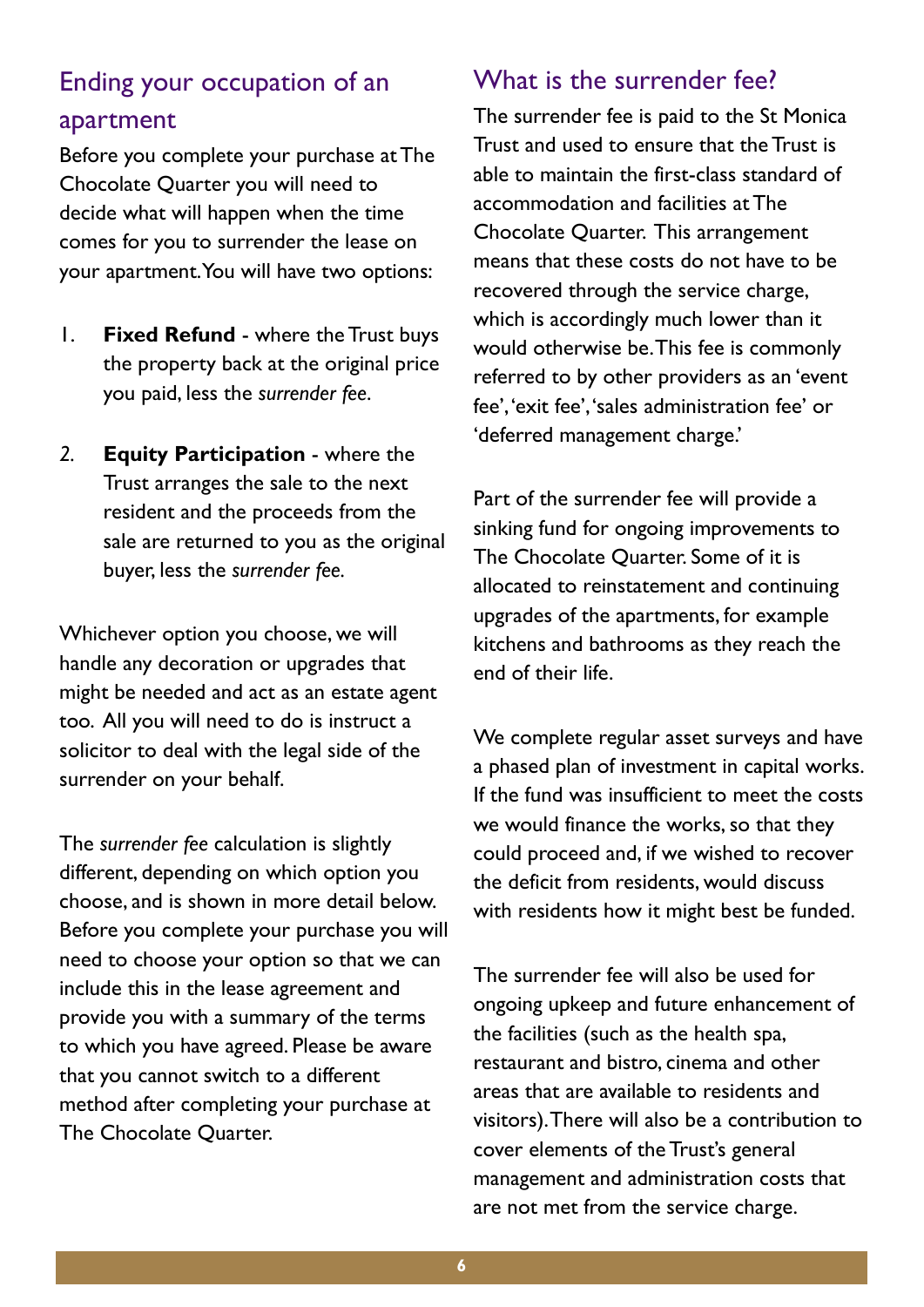#### Fixed Refund

*Based on your purchase price*

If you choose this option, we will apply a surrender fee of 1% of the price you paid for your apartment for each full or part year of ownership (capped at 10%).

This option gives you price certainty when you surrender the apartment regardless of any changes to the value of the property (up or down). Also you don't have to wait until we have found a new purchaser, which makes it possible for you to have a refund on your purchase sooner.

As soon as your solicitor has completed the necessary paperwork for completion of the surrender, we promise to return the funds, less the surrender fee, within 28 days.

You will continue to pay the service charge and utilities such as Council Tax and electricity bills until the day you return the property to the Trust.

If you choose this option, you will always get less back than you paid.

#### Equity Participation

*Based on the resale price*

This option attracts a *surrender fee* of 2% *for each full or part year of ownership* (also capped at 10%), but it is calculated against the *resale price* of the apartment.

This option allows you to take advantage of any increase in values, but you will not receive your funds until a new buyer has completed their purchase. This will usually take longer and you are also exposed to any potential fall in property values.

As soon as the new occupant completes the purchase of the property we will make arrangements to return the funds, less the Surrender Fee, to your solicitor.

You will continue to pay the service charge, utilities and Council Tax until the day that the new occupant completes the purchase. The period for which charges remain payable varies but is usually around six months from the date you give notice.

If you choose this option, you may still get less back than you put in. This depends on how long you live in your apartment; changes to property values during that time, and how long it takes to sell your apartment.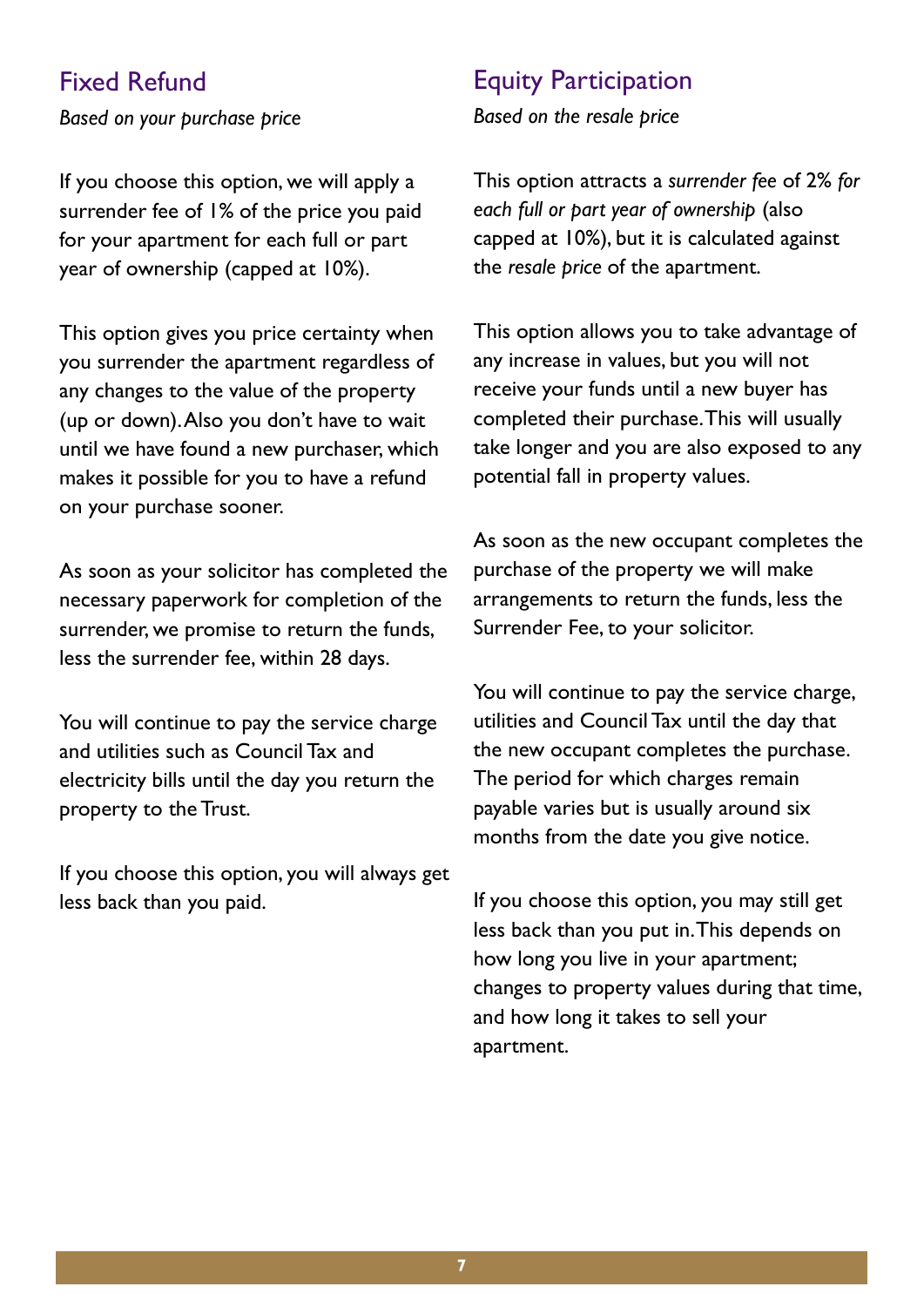### Worked examples

We have created a worked example, based on our experiences of the retirement housing market. This is for illustrative purposes only and we would advise you to seek financial advice to help you decide which option best suits your needs and your attitude to risk.

Once in occupation, residents will receive an annual statement in which we will outline the anticipated surrender fees for their particular property based on your choice of surrender fee, the length of occupation and (where relevant) our experiences of the property market at that time. This example is based on a **purchase price of £300,000.** 

### Fixed Refund option

|                                        | End of  | End of  | End of  | End of  | End of  | End of  | End of  |
|----------------------------------------|---------|---------|---------|---------|---------|---------|---------|
|                                        | Year I  | Year 2  | Year 3  | Year 4  | Year 5  | Year 6  | Year 10 |
| <b>Purchase Price <math>(E)</math></b> | 300,000 | 300,000 | 300,000 | 300,000 | 300,000 | 300,000 | 300,000 |
| Surrender Fee $(E)$                    | 3,000   | 6,000   | 9,000   | 12,000  | 15,000  | 18,000  | 30,000  |
|                                        | ا %     | 2%      | 3%      | 4%      | 5%      | 6%      | 10%     |
| Total Refund $(f)$                     | 297,000 | 294,000 | 291,000 | 288,000 | 285,000 | 282,000 | 270,000 |

*Based on original purchase price*

*These examples are illustrations only for specific ownership periods and property value assumptions. Property prices may fall or rise and by different amounts to those shown.*

A personalised illustration will be provided for any intending purchaser based on the actual purchase price of their apartment.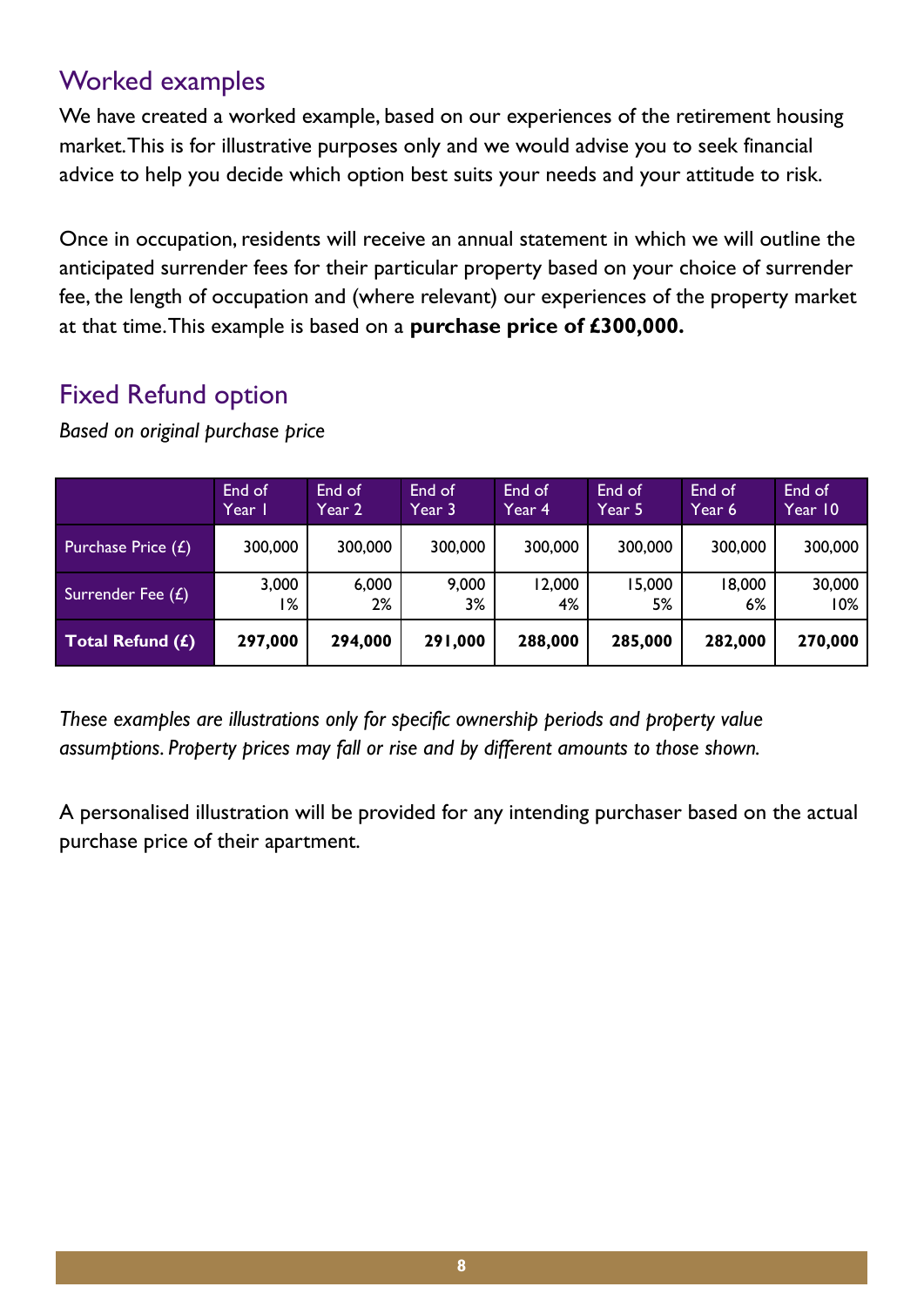### Equity Participation option

*In a rising market (based on an annual increase in value of 2.5%)*

|                     | End of  | End of  | End of  | End of  | End of  | End of  | End of  |
|---------------------|---------|---------|---------|---------|---------|---------|---------|
|                     | Year I  | Year 2  | Year 3  | Year 4  | Year 5  | Year 6  | Year 10 |
| Resale Price $(E)$  | 307,500 | 315,188 | 323,067 | 331,144 | 339,422 | 347,908 | 384,026 |
| Surrender Fee $(E)$ | 6,150   | 12,608  | 19,384  | 26,492  | 33,942  | 34,791  | 38,403  |
|                     | 2%      | 4%      | $6\%$   | 8%      | 10%     | 10%     | 10%     |
| Total Refund $(f)$  | 301,350 | 302,580 | 303,683 | 304,652 | 305,480 | 313,117 | 345,623 |

#### Equity Participation option

*In a falling market (based on an annual fall in value of 2.5%)*

|                     | End of  | End of  | End of  | End of  | End of  | End of  | End of  |
|---------------------|---------|---------|---------|---------|---------|---------|---------|
|                     | Year I  | Year 2  | Year 3  | Year 4  | Year 5  | Year 6  | Year 10 |
| Resale Price $(E)$  | 292,500 | 285,188 | 278,058 | 271,106 | 264,329 | 257,720 | 232,899 |
| Surrender Fee $(E)$ | 5,850   | 1,408   | 16,683  | 21,689  | 26,433  | 25,772  | 23,290  |
|                     | 2%      | 4%      | 6%      | 8%      | 10%     | 10%     | 10%     |
| Total Refund $(f)$  | 286,650 | 273,780 | 261,375 | 249,417 | 237,896 | 231,948 | 209,609 |

*These examples are illustrations only for specific ownership periods and property value assumptions. Property prices may fall or rise and by different amounts to those shown.*

A personalised illustration will be provided for any intending purchaser based on the actual purchase price of their apartment.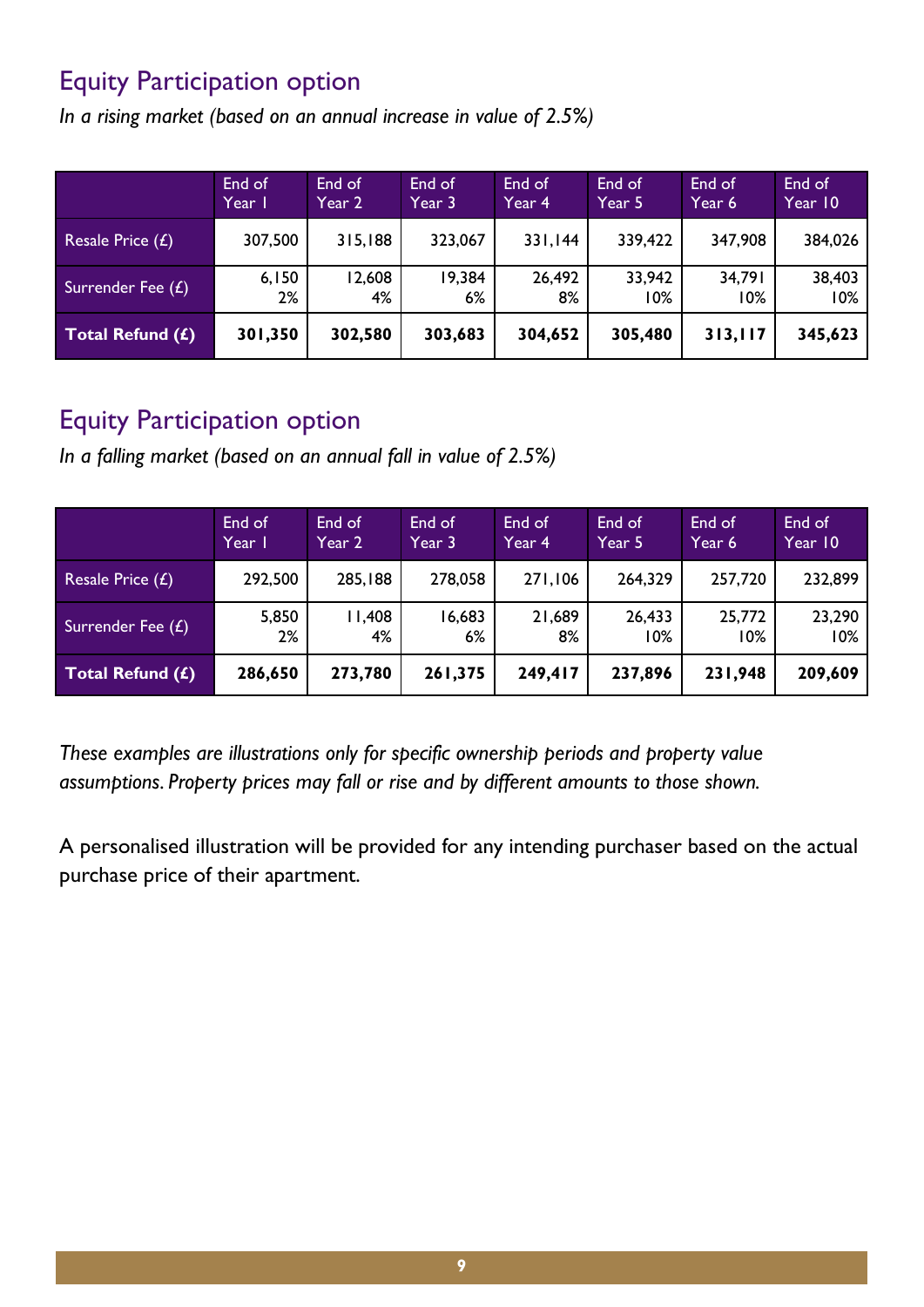#### Frequently asked questions

#### How do you determine the resales value of the property?

The Trust has fifteen years' experience of valuing properties for resale. We are constantly in tune with the local housing market and monitor all the appropriate house price indices.

We take all of this into account, along with recent resales within our developments, to determine the value at which we believe the property should be marketed. During the viewings process, we also seek feedback from prospective purchasers about the price of the property.

That's why people trust our judgement and experience in setting values and our dedicated sales team work with people on a one-to-one basis to come up with the best price to attract a new buyer and allow your obligations under the lease to come to an end. We will also review progress with you on a regular basis.

During your occupation, we will provide you with an annual statement that outlines the current value of the property (where appropriate) and the level of surrender fee that relates to your chosen option and length of occupation at that time.

# How long does it usually take to resell a property?

This can vary a great deal. We usually advise people that it will take around six months from the date you give us notice. However, it is sensible to consider that it might be three months either side of this, depending on the time of year and the personal circumstances of the new purchaser.

In situations where the new purchaser is likely to take longer than nine months, we usually ask them to enter into an assured shorthold tenancy agreement. This would tie them into the purchase and allow you to surrender and receive your refund (less the surrender fee), at that point in the process.

We will keep in touch with you throughout the resales process with information about the number of viewings we have conducted and levels of interest in the property. We will also share any specific feedback we receive from prospective purchasers that we think is useful.

### How does probate affect the surrender process?

This is an important factor for some people. If probate is complicated, it can take some time for people to be in a legal position to sign the property over. Even if you choose the fixed refund option, probate will need to have been granted in order for your solicitor to be in a position to take forward the surrender on your behalf. This can take as long as nine months, if not more and it is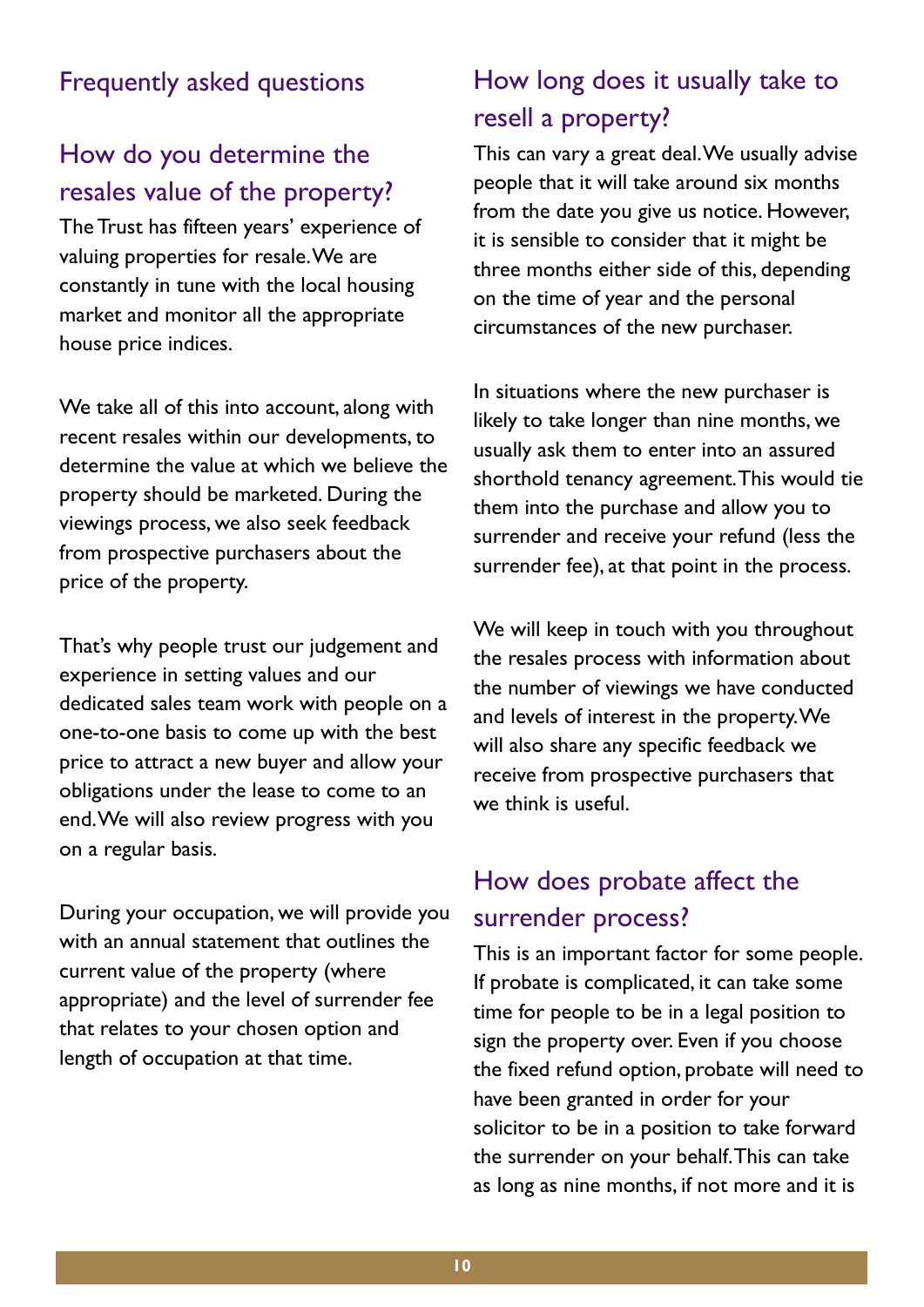important to remember that during this time, you will continue to be liable for the service charge, your utilities, council tax and any other expenses relating to the property.

#### Can someone else buy for me/us?

The Trust wants to keep its dealings with residents as simple as possible and the decision has therefore been taken that the owner and the occupier of each apartment should be one and the same person. We know that sometimes family members come to their own private arrangement amongst themselves in gathering the capital for purchase, or allocating funds at the time of surrender, but these do not involve the Trust in any way. We usually advise individuals to speak to their own solicitor about any special arrangements of this nature.

# Why do I need to instruct a solicitor?

Independent legal advice is essential for your purchase at The Chocolate Quarter. If you have a genuine reason for not wishing to engage the services of a solicitor, the Trust may ask you to cover any additional legal costs that are accrued by the charity as a result of this.

# Which parts of The Chocolate Quarter are open to non-resident access?

You will, no doubt, be aware of our commitment to ensuring that The Chocolate Quarter maintains a high profile role in community life within the wider Keynsham area. For this reason there are areas of the ground floor that will be open to non-residents, including the restaurant, bistro, cinema, health spa and swimming pool, hairdressers, nail bar and craft studio.

Individuals who come into The Chocolate Quarter to use our facilities will pay nonresident rates for doing so and the income we receive will go towards the operating costs of the site.

*This leaflet was accurate at the time of printing but certain details may change. If you require clarification please contact us.*